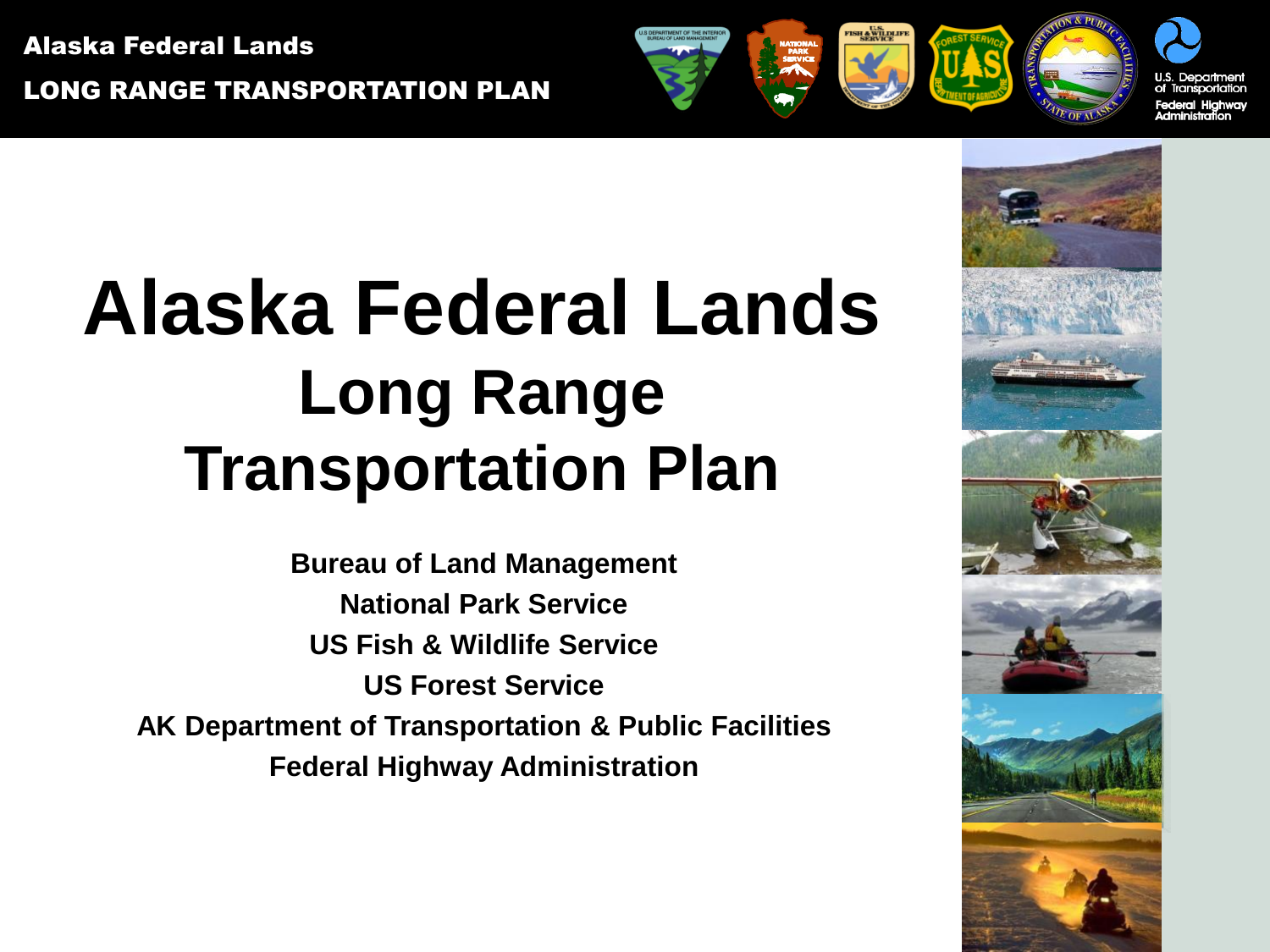

# **Purpose of FLMA Long Range Transportation Planning**

- Collaborate between agencies
- Share limited resources
- Increase awareness of transportation issues
- Align transportation planning processes
- Develop short and long term strategies for addressing transportation needs
- Facilitate partnerships and joint funding opportunities
- Fulfill Federal statutory requirements

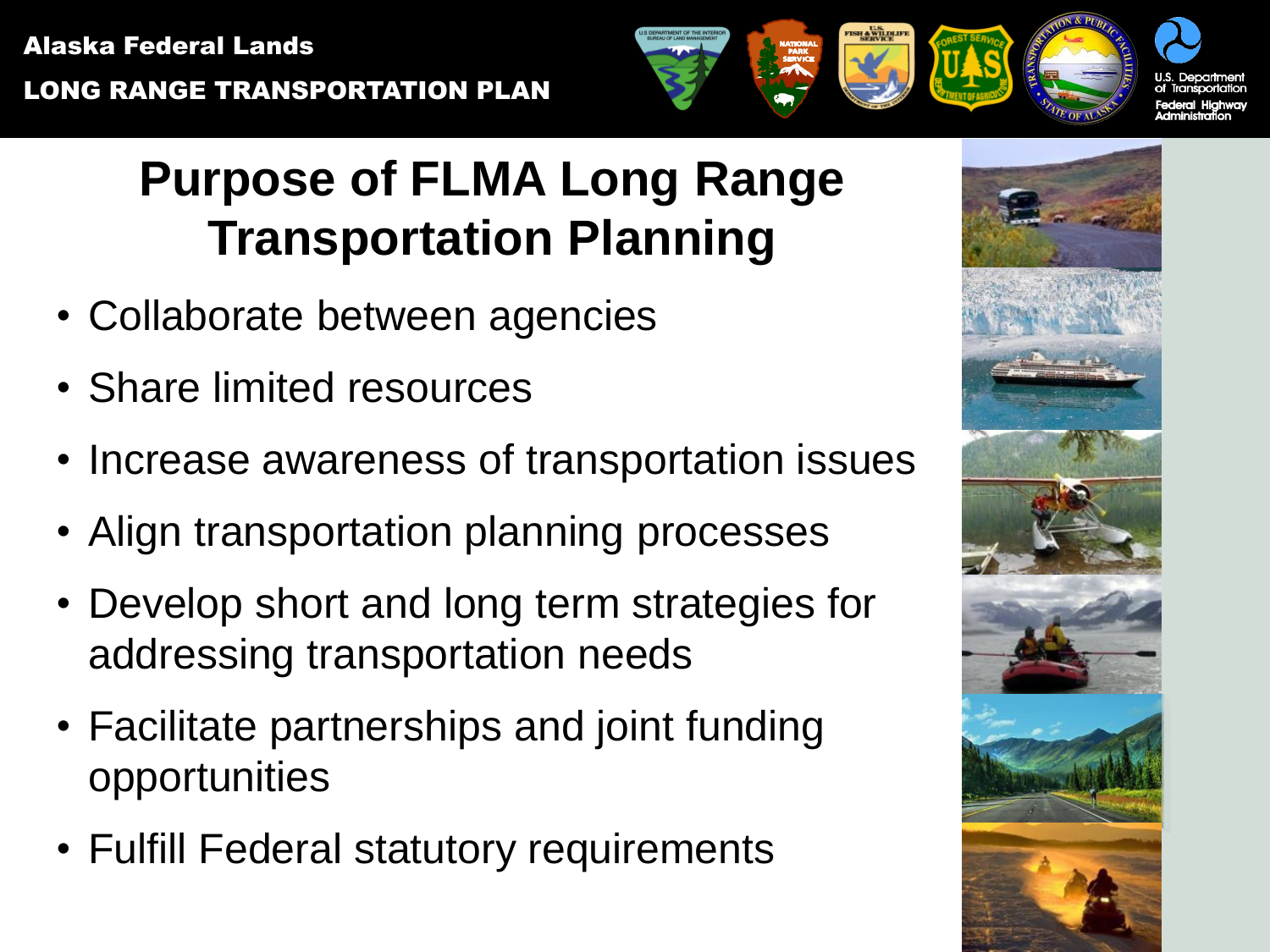Fili M. Long FWS Refug

LONG RANGE TRANSPORTATION PLAN

# **Why a Multi-Agency Plan?**

- Shared regional administrative boundary
- Reduce duplicative efforts
- Potential for synergistic results
- **Process to inform other efforts**
- Public comprehension

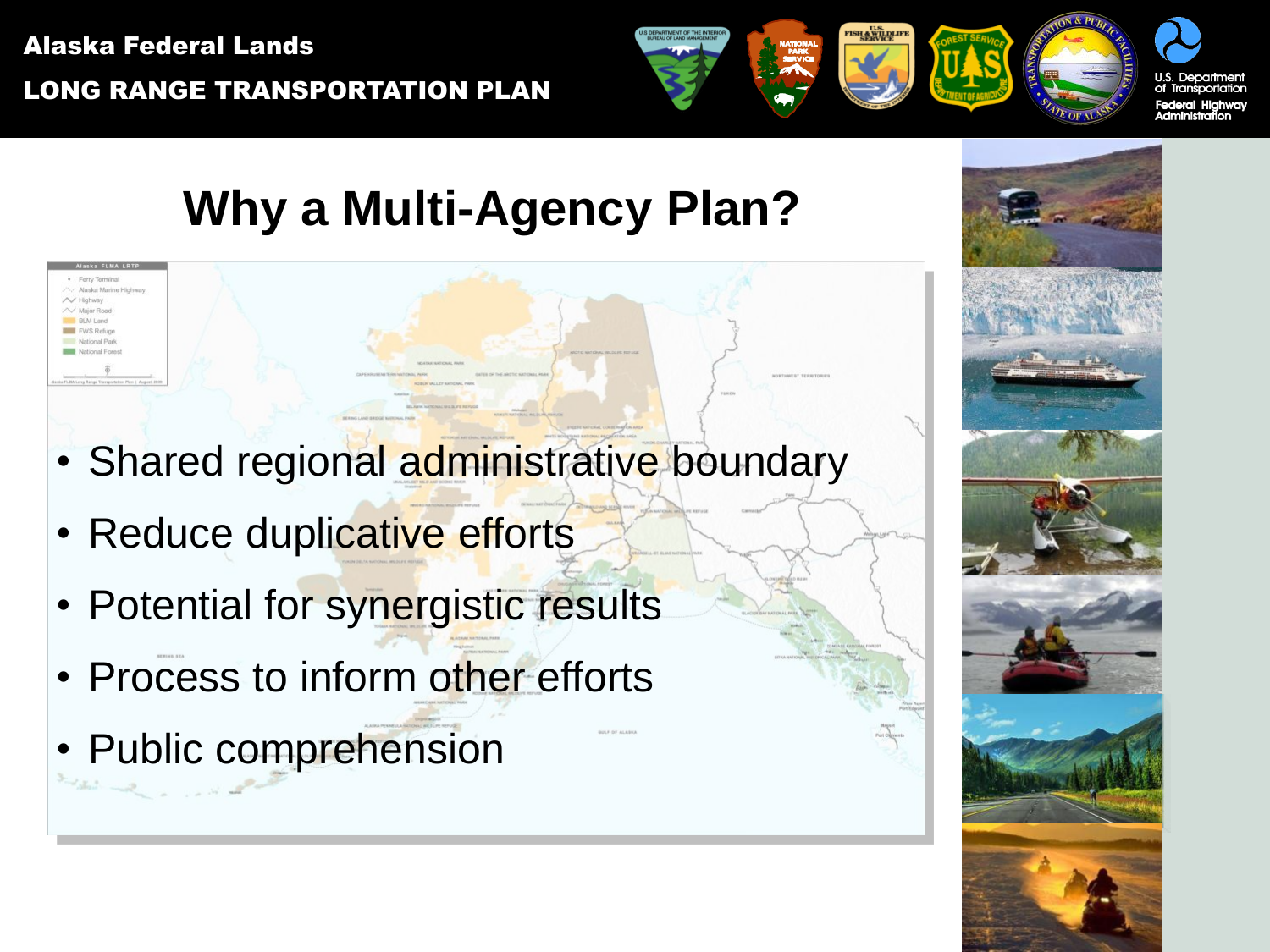Alaska Federal Lands LONG RANGE TRANSPORTATION PLAN

**NPS** 

**USFS** 

**BLM USFWS** 



## **Regional Planning Context**

**Multi-agency Alaska Regional LRTP with Individual Agency "Drop Down" Plans** 

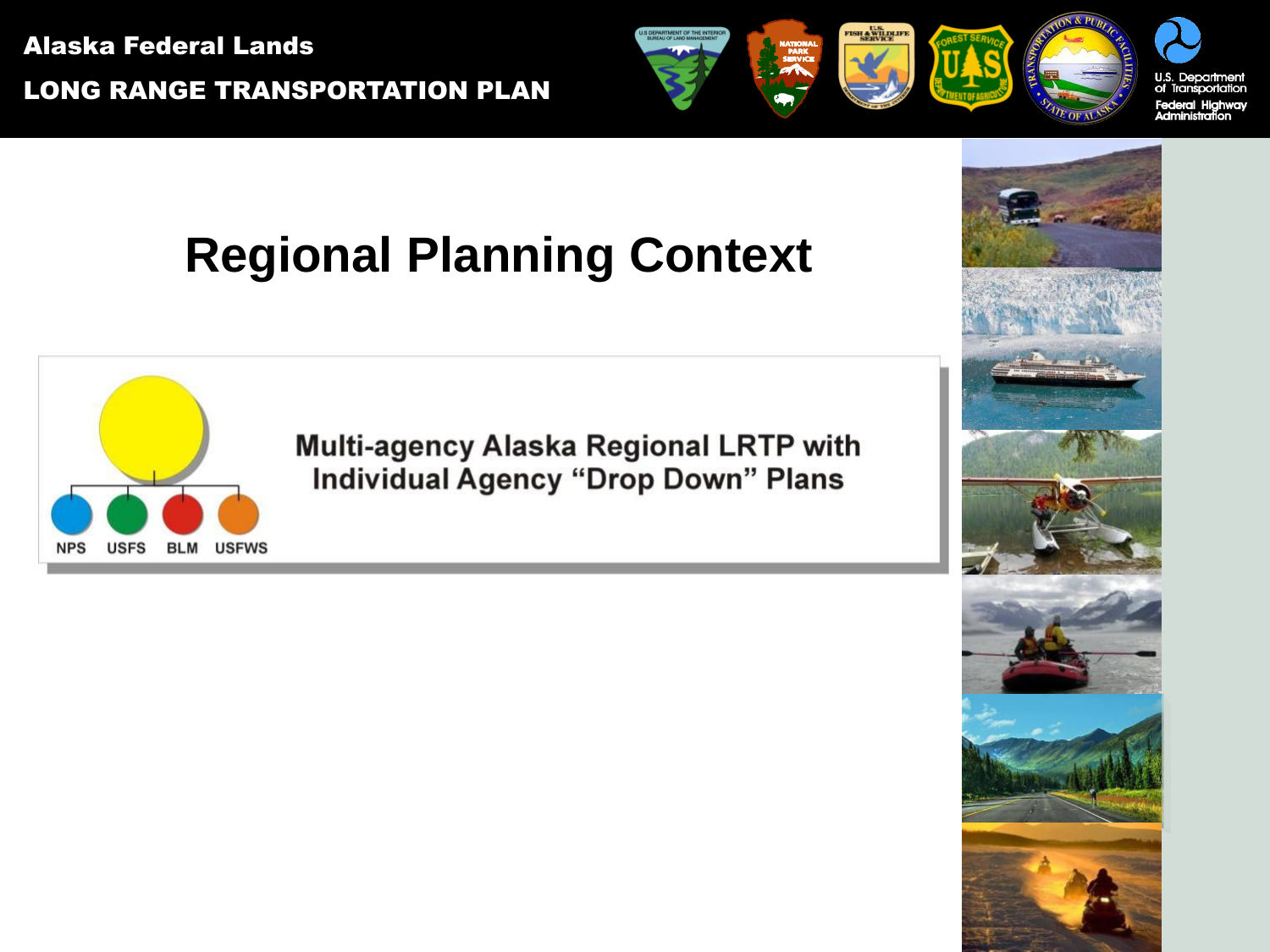

### **LRTP Process**

- Develop Mission, Goals, and Objectives
- Collect and analyze baseline data
- Develop goal-based performance measures
- Interagency coordination for 5-Year transportation improvement plans
- Stakeholder outreach
- Identify range of implementation strategies
- Develop draft plan

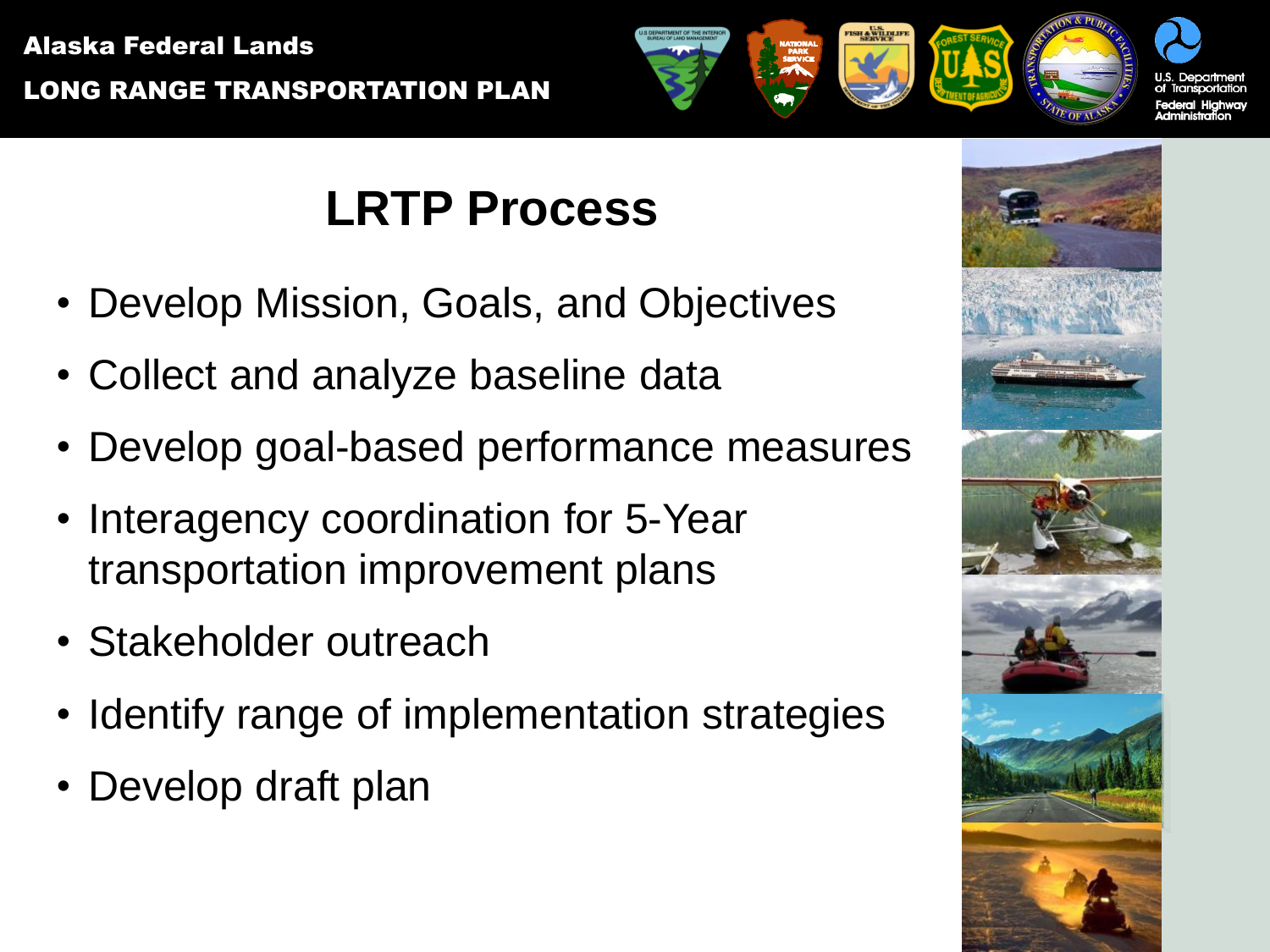LONG RANGE TRANSPORTATION PLAN



# **Mission Statement**

*"To implement a regional long-range transportation plan that fulfills Alaska's Federal land management agency's common strategies for transportation that remains compatible with individual land management agency missions in partnership with the Alaska Department of Transportation and Public Facilities."*

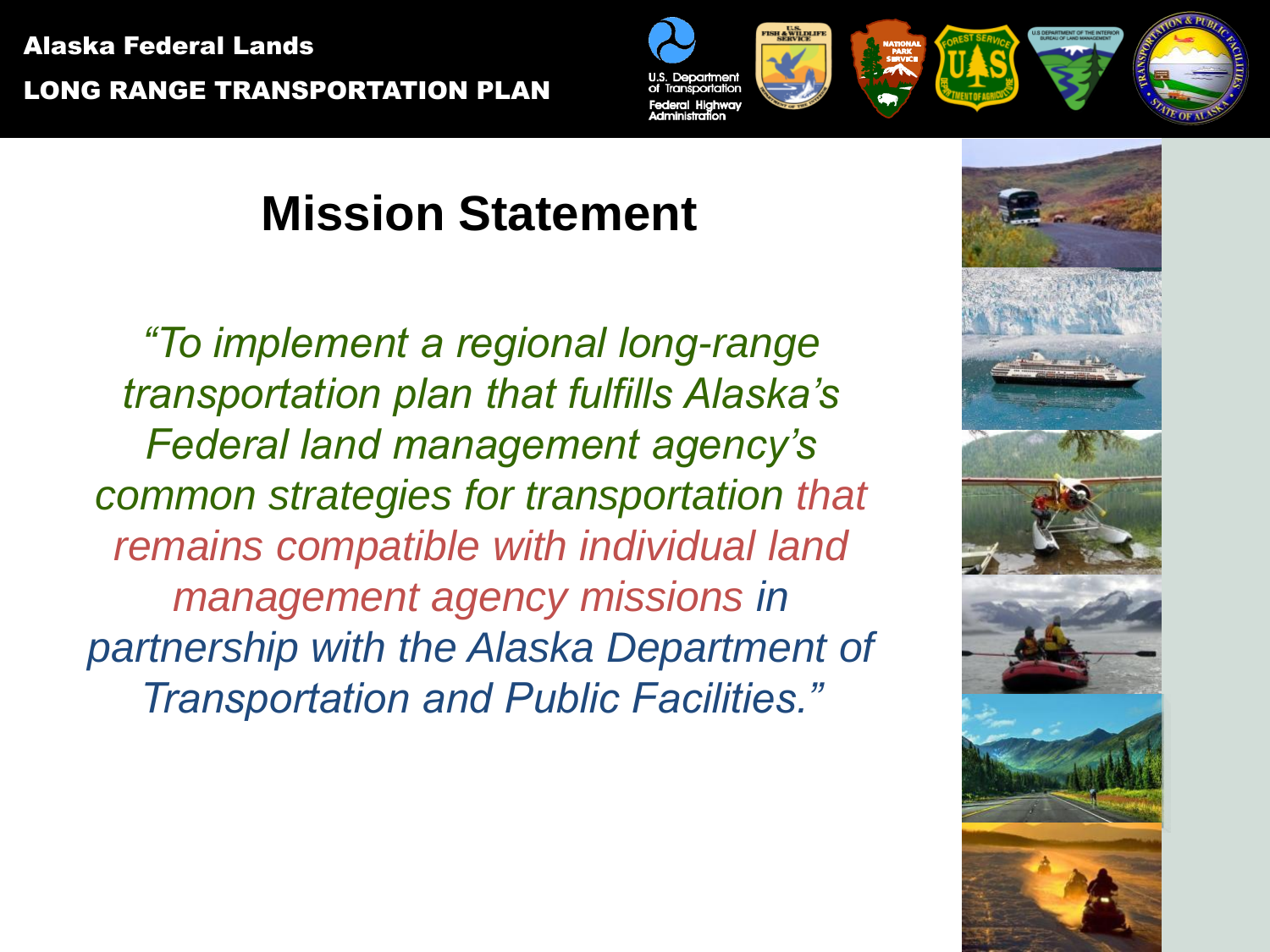#### Alaska Federal Lands LONG RANGE TRANSPORTATION PLAN



#### **Goals**

**System Preservation:** Develop a long-term managed transportation system to satisfy current and future needs.

**Visitor Experience:** Proactively enhance the multimodal transportation/system, Alaska experience, and connectivity.

**Mobility:** To promote safe, efficient, sustainable, and economical connections to and through Federal lands.

**Environment:** Ensure the transportation program helps to preserve and enhance ecosystem integrity.

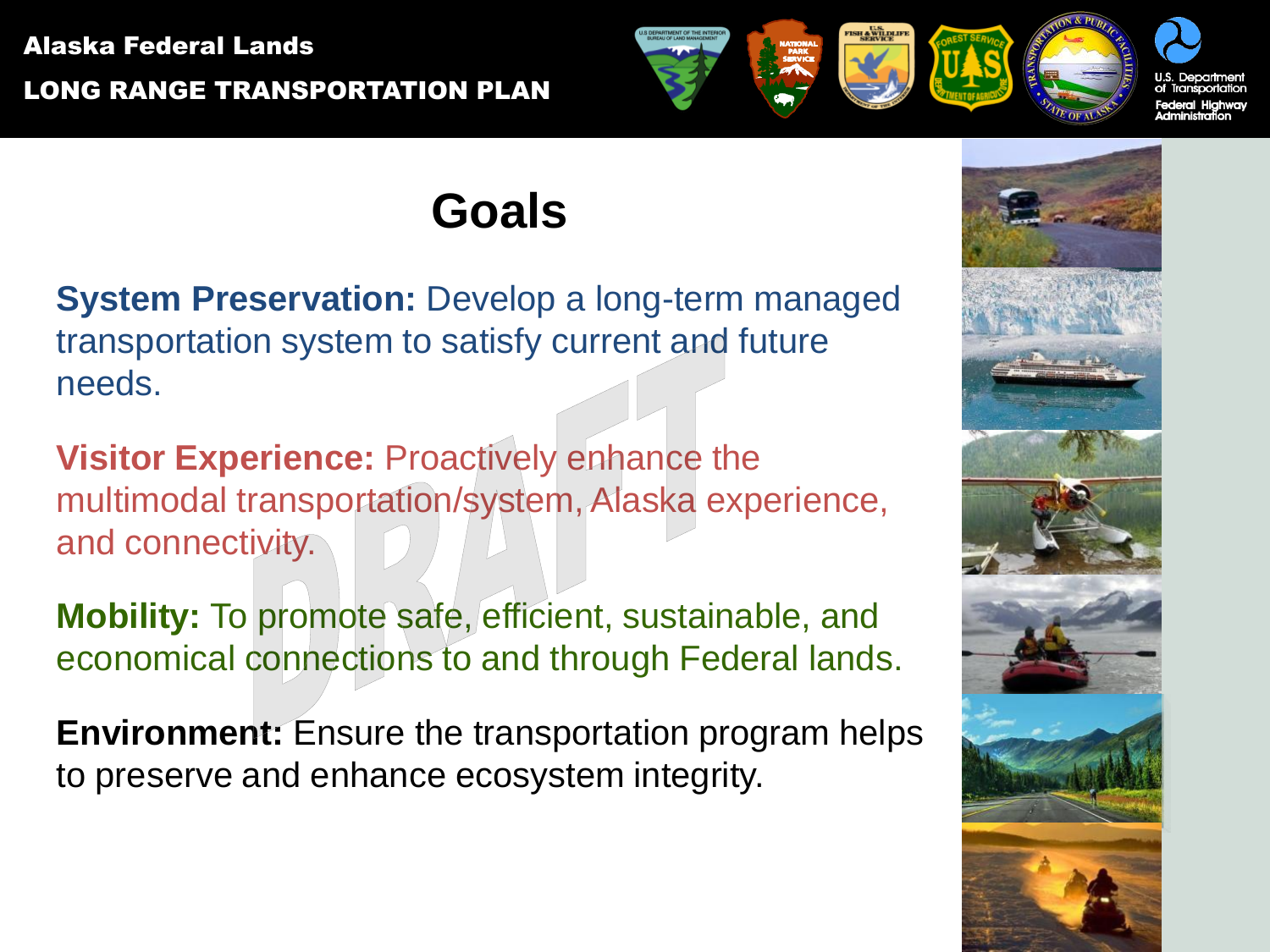# **Outreach Strategies**

- Planning update newsletters
- E-blasts
- Face-to-face meetings and web-conferences in association with organizational events
- Presentations at agency/community meetings upon request
- Centralized website
- Draft document review (use of PEPC for written comments)

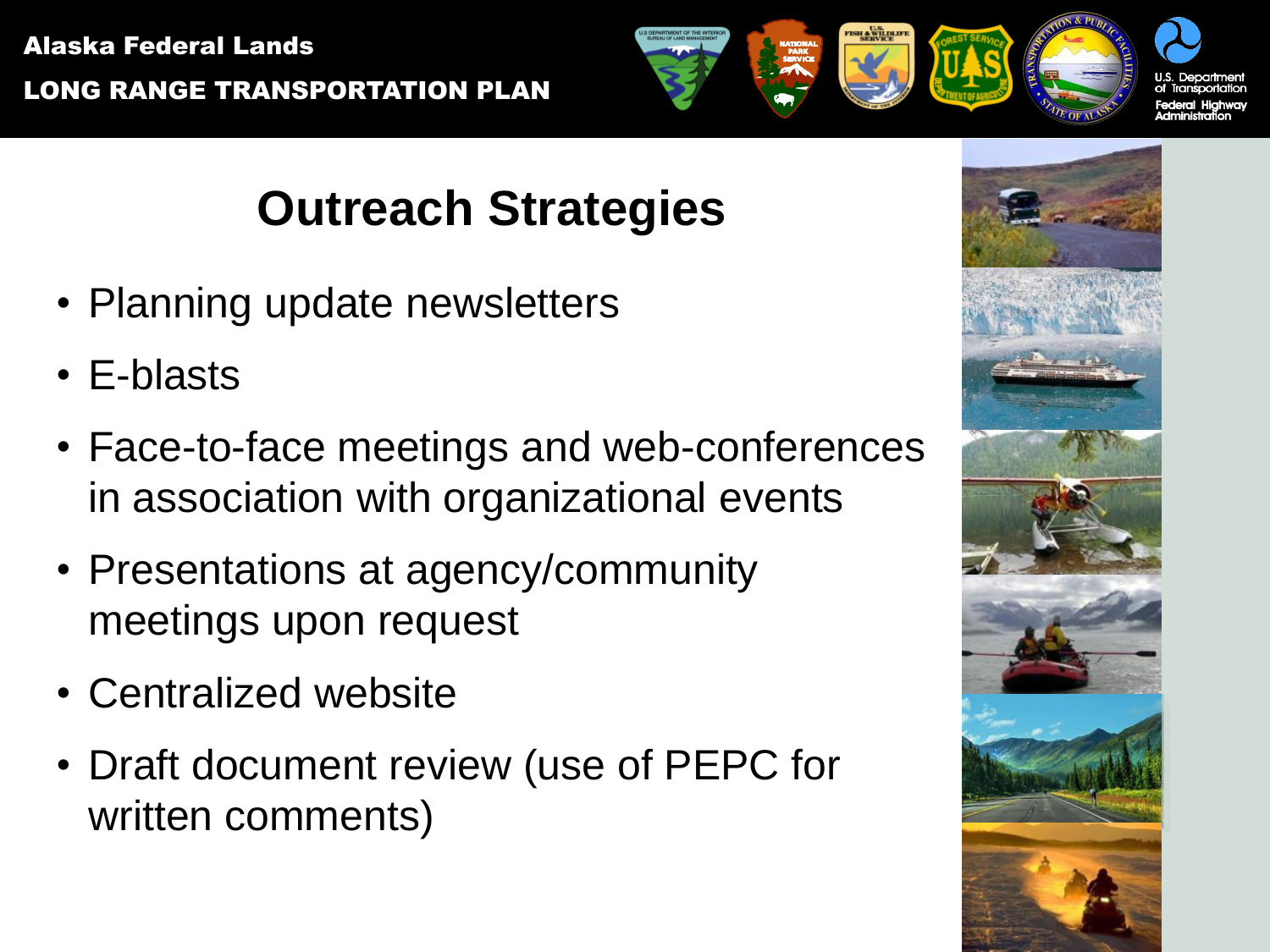



#### **Stakeholders**

- The public
- People/groups
- outside of state
- Alaska residents
- Local government
- Denali Commission
- Stakeholder organizations
- **Bureau of Indian Affairs**
- Tribes
- Alaska Railroad
- Federal Aviation Administration
- Other relevant government agencies outside Core Team
- Concessionaires

**Core Team, Agency Management**, and other delegations





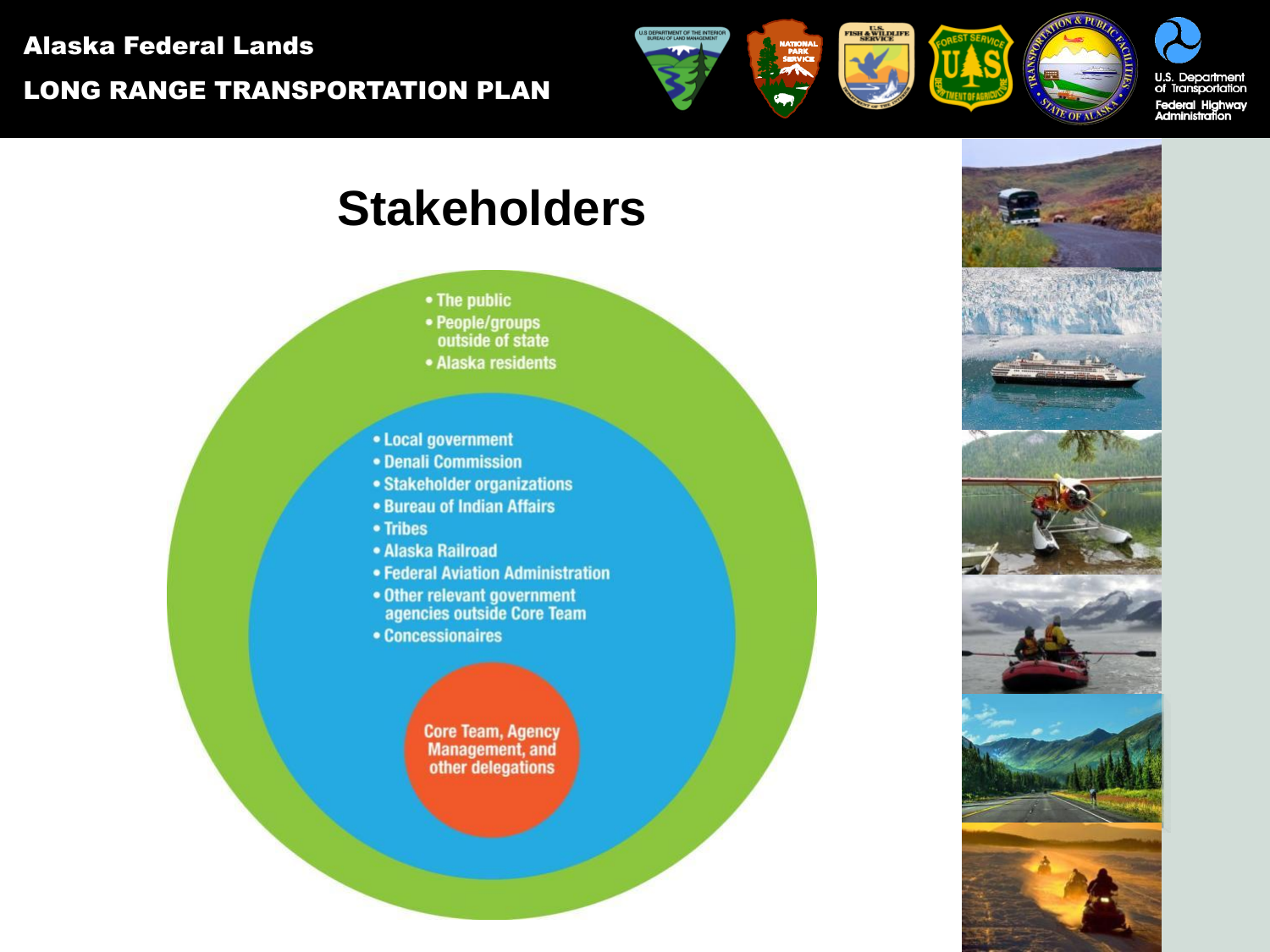

#### **Completed to Date**

- Established Vision, Mission, Goals
- Conducted data inventory
- Performance measures under development
- Developed outreach framework
- Developed document framework

**Federal Land Management Agencies Alaska Regional Long Range Transportation** Multi-agency Alaska Regional LRTP with Individual Agency "Drop Down" Planning Process **FLMA LRTP** NPS I PTP **Project Definition** - Core Team<br>Scope / Schedule / Budge<br>- AlE Contract y of Data / Trends<br>Policy relop Vision / Goals<br>siectives / Strategier 具 л Draft FLMA LRTP Draft NPS LRTP ЛĻ Л Final FLMA LRTP **Time! NOR 1 871** 

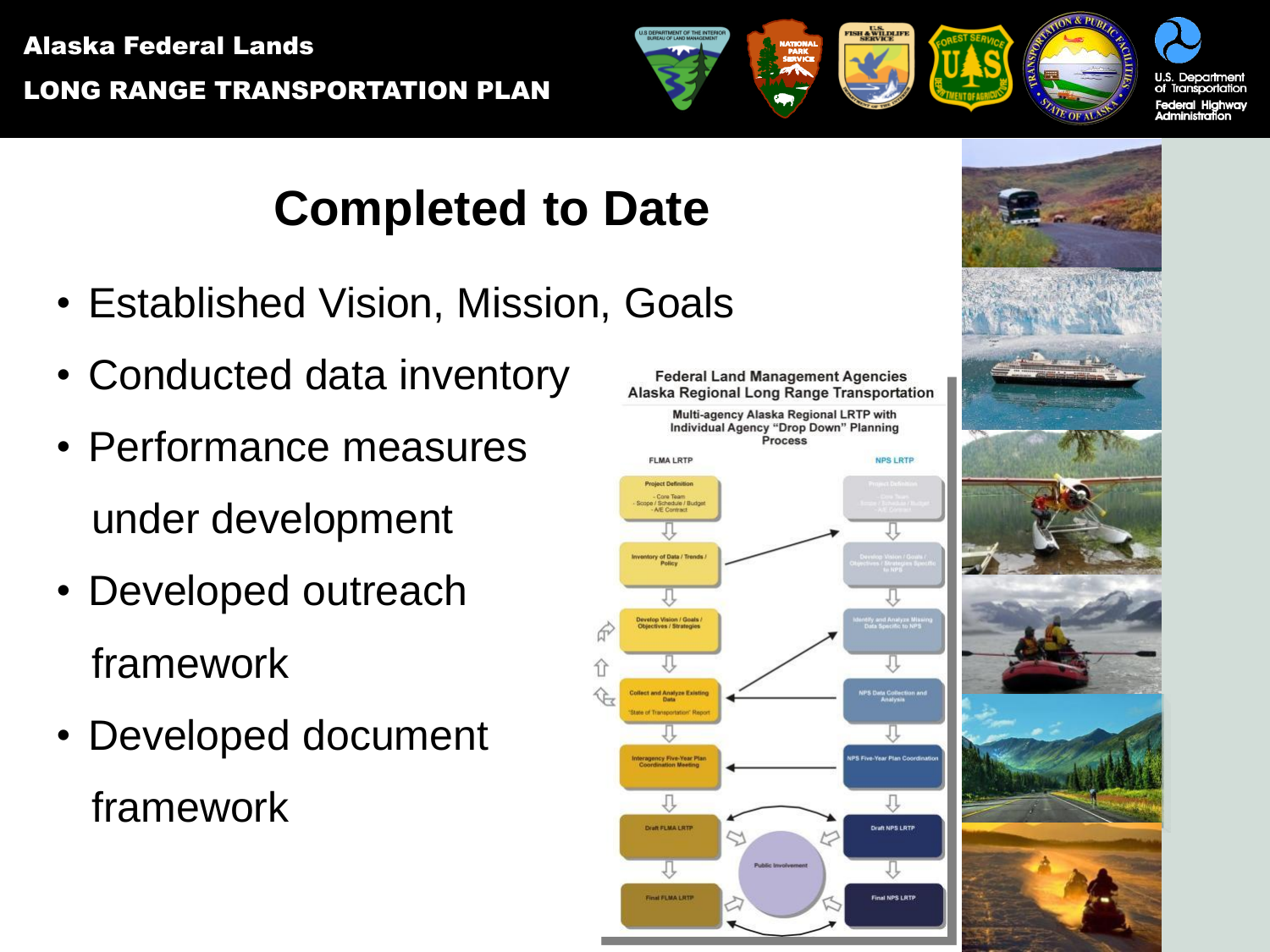

## **Project Schedule**

Develop draft and final strategies, Develop draft plan Jun-Sep '10

Outreach on Draft plan **Oct-Dec 2010** 

Final Plan Sep 2011

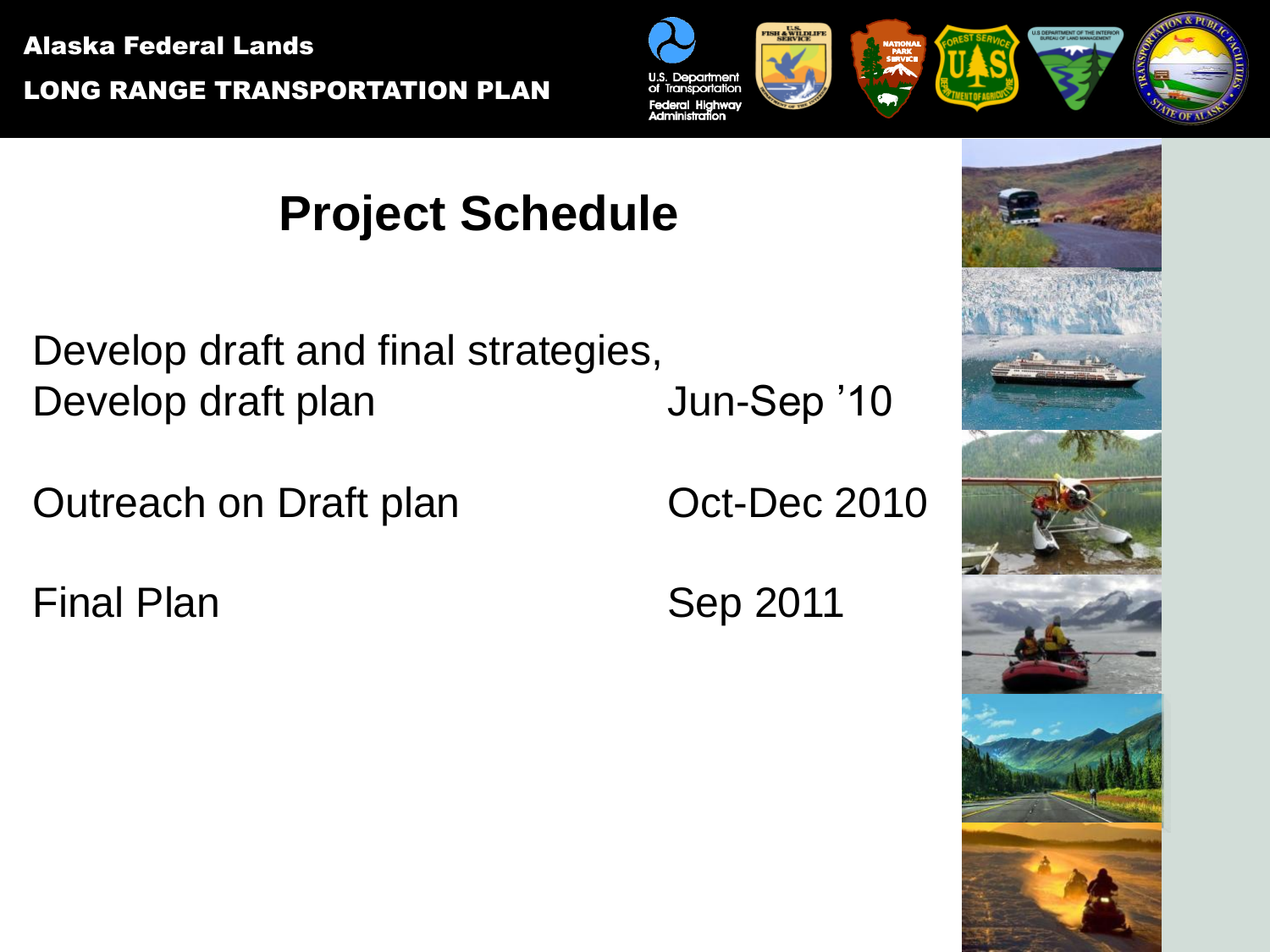

## **Feedback**

- Concerns about the process?
- Questions about the final product?
- Outreach when and where?
- Schedule for completion

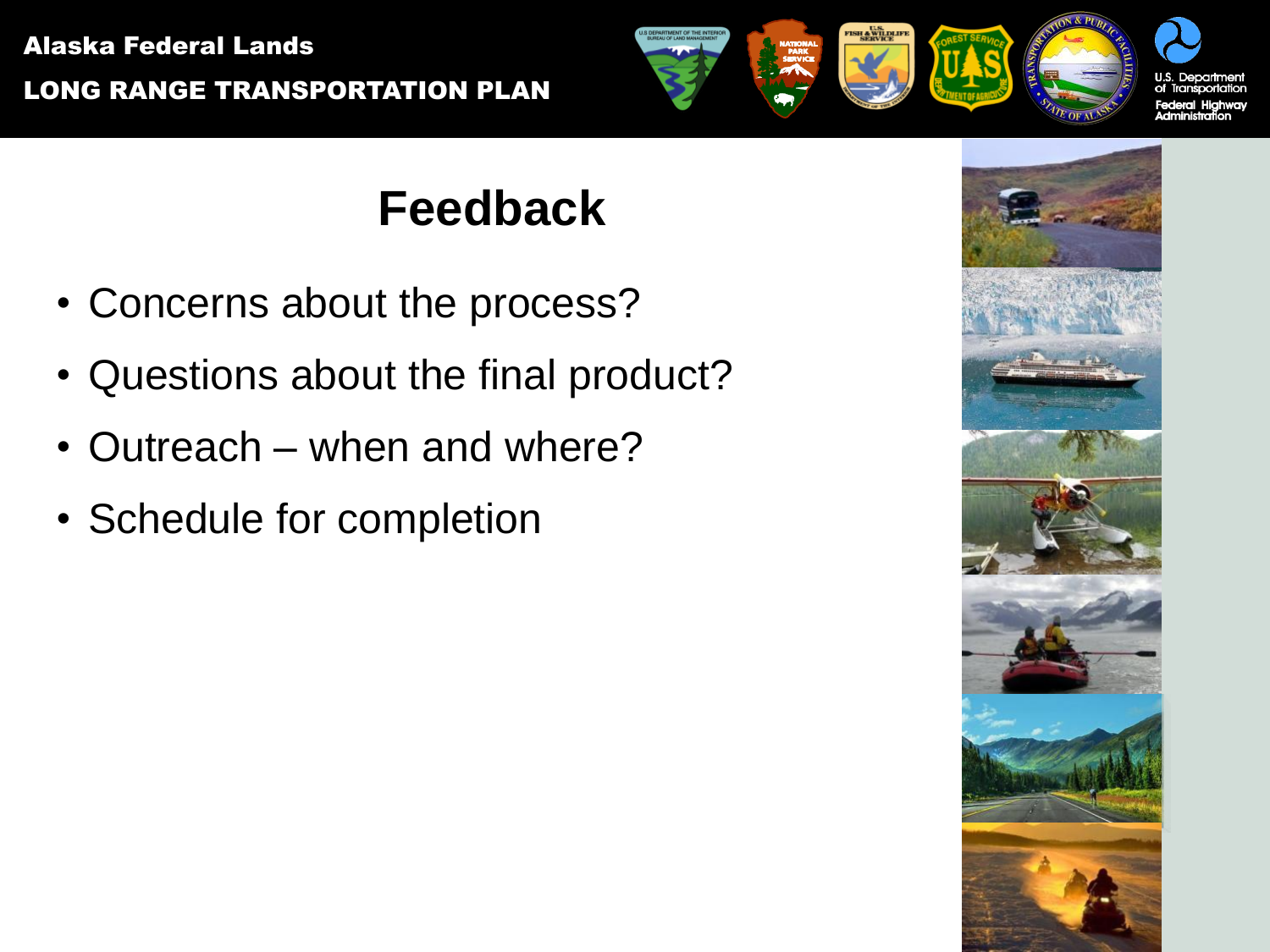LONG RANGE TRANSPORTATION PLAN



### **How is baseline data analyzed?**

#### **DATA SYNTHESIS: PROCESS METHODOLOGY**

**OVERLAY ANALYSIS: GIS & TABULAR DATA FACILITY CONDITIONS** OPERATIONAL CONDITIONS **RESOURCE CONDITIONS** DEMOGRAPHICS/VISITATION PRIORITIZED COMPOSITE DETERMINATION OF NEED Г COMPOSITE "HOT SPOTS"

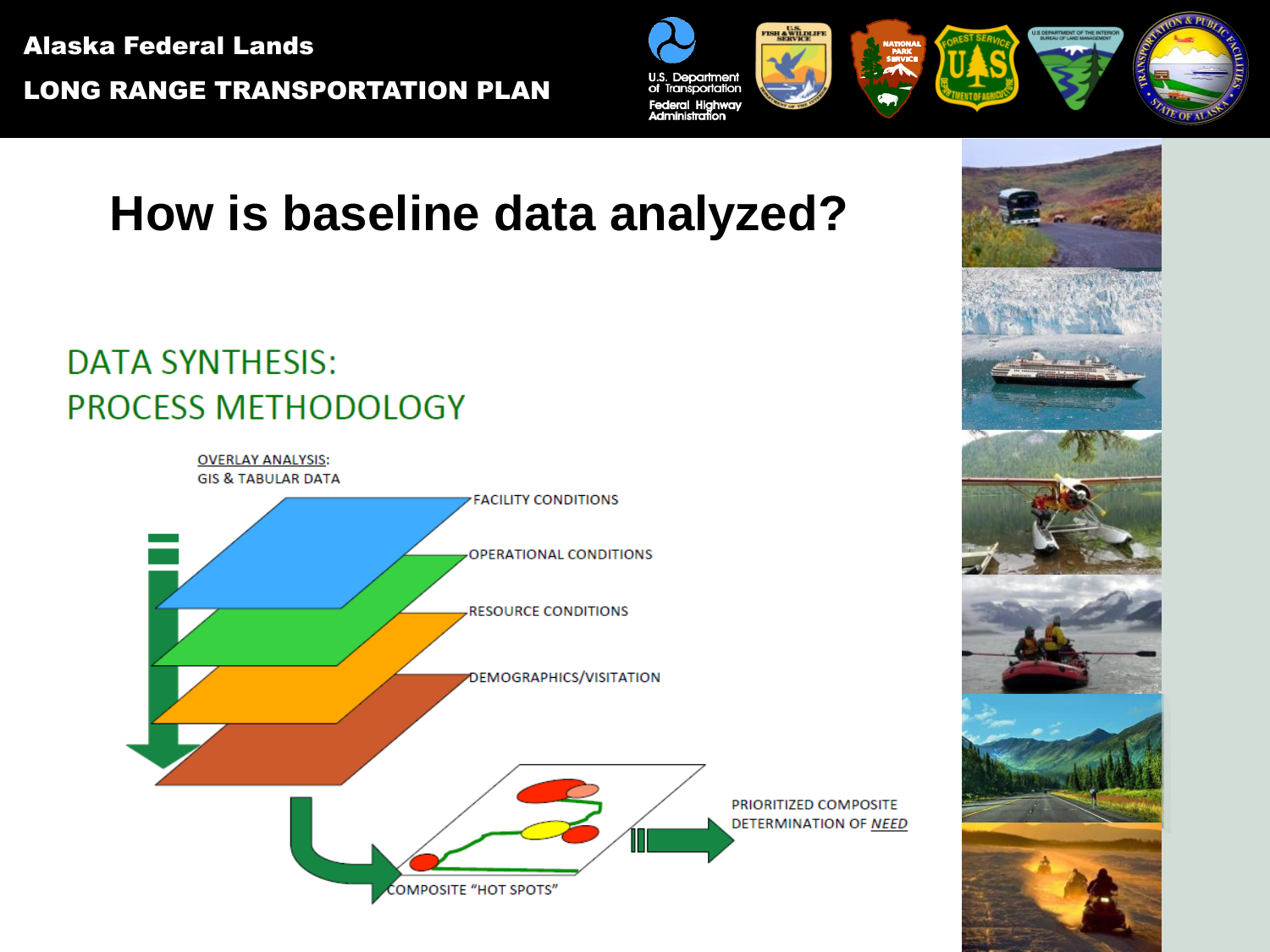LONG RANGE TRANSPORTATION PLAN



# **ALASKA REGION FLMA LRTP**

#### **RANGE OF IMPLEMENTATION STRATEGIES**



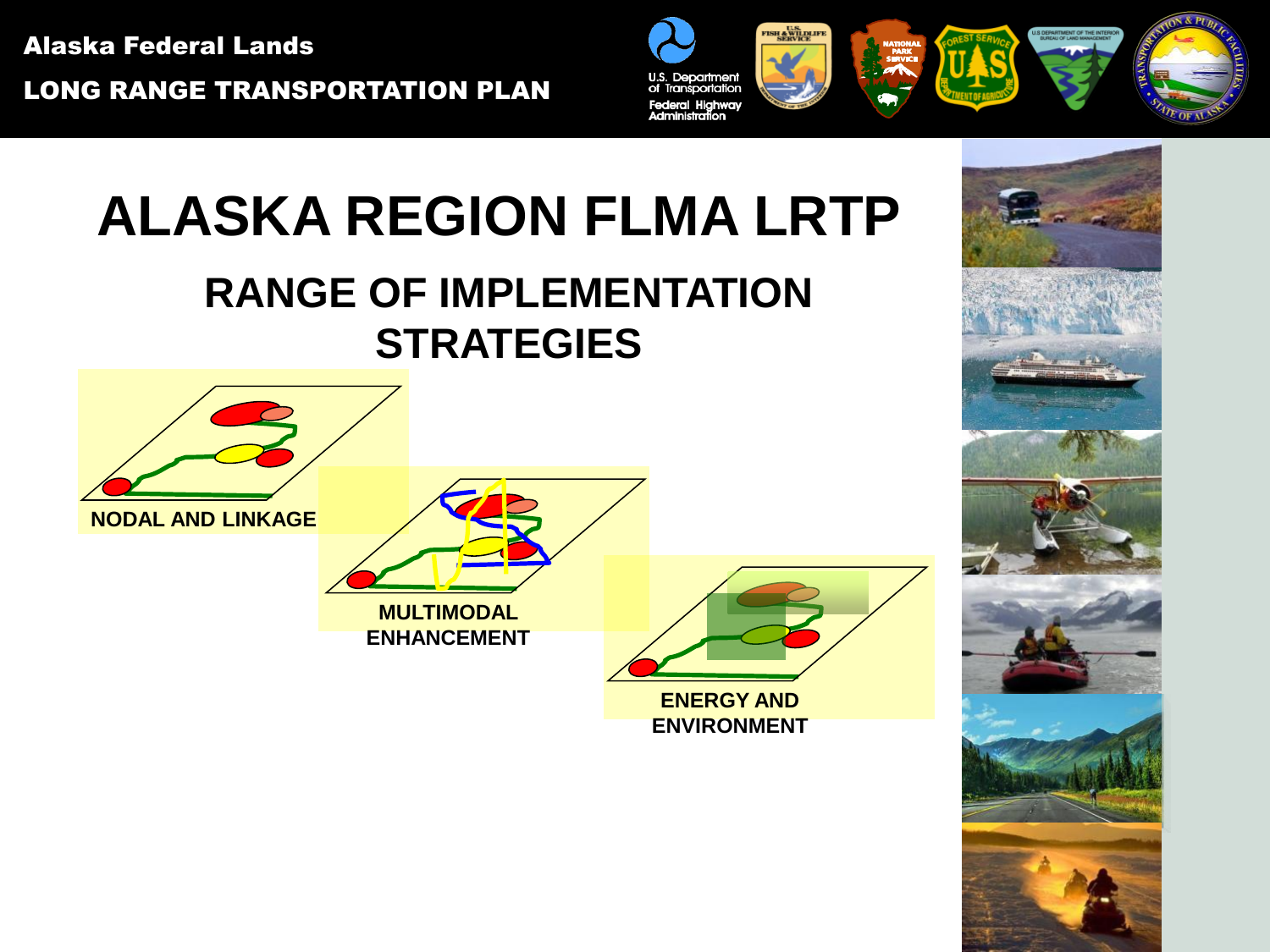LONG RANGE TRANSPORTATION PLAN



# **ALASKA REGION FLMA LRTP**

#### **OVERALL FUNDING TRENDS**